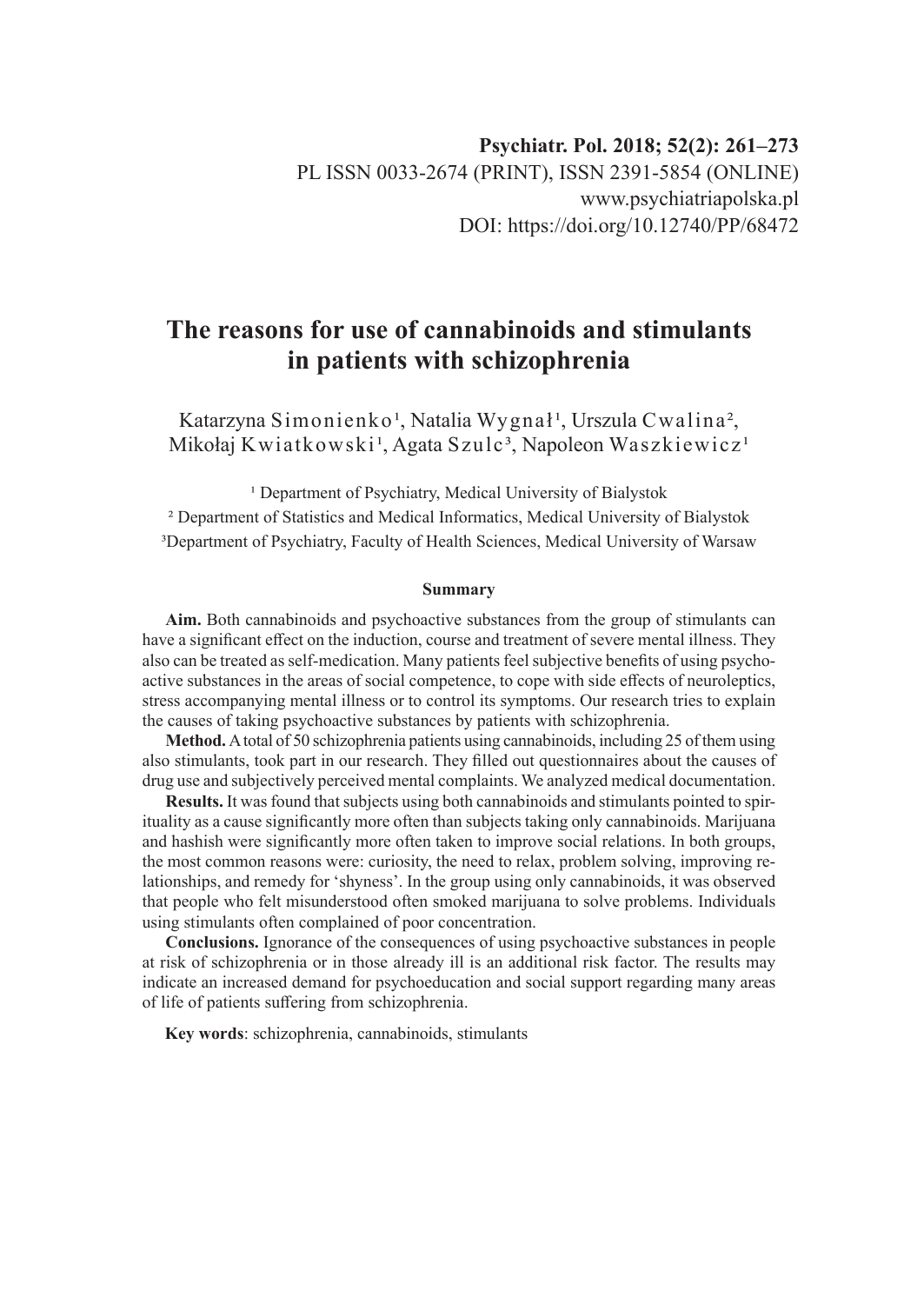### **Introduction**

The pathogenesis of schizophrenia is not fully explained. Despite the popular concept of dopamine, other important factors as genes and the influence of psychoactive substance use are also considered. The most commonly used drugs in patients with schizophrenia are cannabinoids and stimulants [1–3]. Besides the well-known neurotransmitter systems, the endocannabinoid system plays here an important role. It is responsible for different sensations and processes, such as appetite, pain, mood, memory, and psychoactivity. Cannabinoid receptors type 1 and 2 (CB1 and CB2) belong to the group of membrane receptors coupled to protein G [4]. Their most well-known agonists are exogenous substances – alkaloids of cannabis (*Cannabis sativa*): delta-9-tetrahydrocannabinol (Δ-9-THC), cannabidiol (CBD), cannabinol, also their synthetic derivatives, and endogenous substances: anandamide (AEA) and 2-arachidonoylglycerol (2-AG).

CB1 receptors are found in the olfactory bulb, cortex, hippocampus, amygdala, basal ganglia, thalamus, hypothalamus nuclei, cerebellar cortex, the nuclei of the bridge, and other parts of the brain [5]. They act as a neuromodulator – their activation weakens the release of GABA, causing suppression of inhibition in the central nervous system. CB1 agonists reduce the influx of calcium through calcium channels. They also affect the activity of potassium channels in the hippocampus: increase the strength of potassium currents type A by weakening the phosphorylation of potassium channels. As a result, they inhibit neurotransmitter release [6].

Action of endo – and egzocannabinoids slightly differ from each other. Endocannabinoids play an important role in modulating the strength of synaptic transmission, acting on presynaptic neurons in the mechanism of retrograde conduction. In inhibitory synapses they are excreted in postsynaptic parts, then go to presynaptic axon terminal, affecting the CB1 receptors here and reducing the secrestion of glutamic acid or GABA, reducing GABA neurotransmission depending on the GABA-A receptor. This short-term plasticity caused by the activation of CB1 receptor is called depolarizationinduced suppression of inhibition (DSI).

The release of endocannabinoids may be triggered in two ways: either by activating potential-dependent calcium channels due to postsynaptic cell depolarization – the high level of calcium within the neuron causes production and release of endocannabinoids  $[7-12]$ . The second mechanism is based on the activation of protein G receptors located on postsynaptic neurons [13–15]. These mechanisms may also overlap, which takes place during the activation of glutamatergic synapses [16–18]. The exogenous cannabinoids inhibit the secretion of acetylcholine [19], GABA [20] noradrenaline [21], and dopamine [22] from axon terminals. Administration of CB receptor agonists results in reduction of GABA level, especially in the prefrontal cortex. In the hippocampus the inhibition of neurons releasing glutamate plays a key role in selectivity of memory processes.

In turn stimulants, such as amphetamine or cathinones (e.g., mephedrone) affect catecholamine transporters – noradrenaline, dopamine and serotonin [23, 24]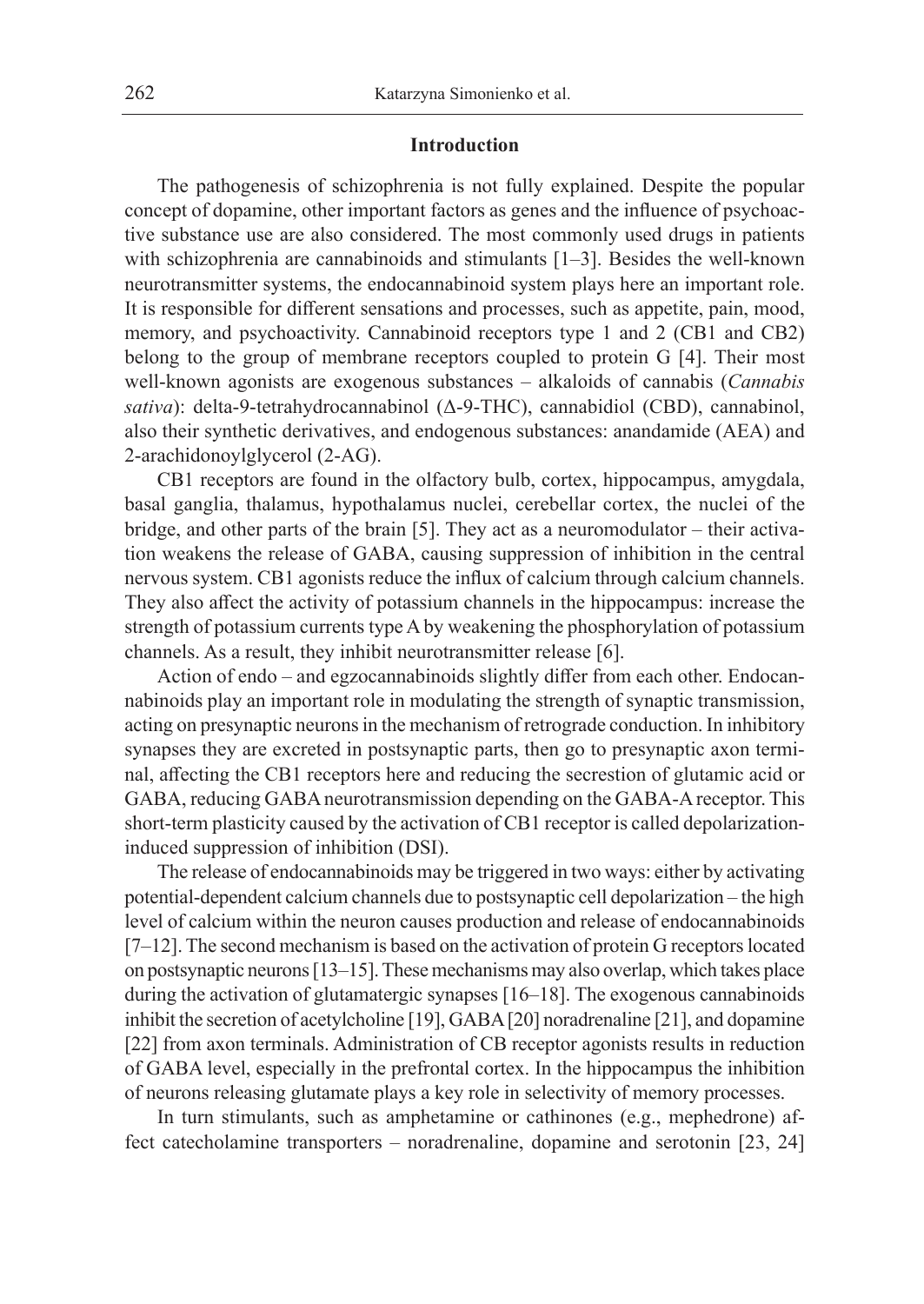strengthening neurotransmission in mechanisms of uptake inhibition and enhanced release. Amphetamine acts primarily on the area of dorsolateral prefrontal cortex, triggers psychomotor hyperactivity by an increase in dopaminergic activity at the level of basal ganglia. The sense of reward and increase of energy after ingesting it results from an increase in extracellular levels of dopamine and prolonged duration of its receptors in the striatum. Amphetamine increases the level of dopamine in three main ways: (1) as a substrate for the dopamine transporter (DAT), which delays the uptake of dopamine; (2) causes the dopamine movement outside the bubble; and (3) increases the secretion of dopamine into the synaptic cleft by DAT-related reverse transport [25, 26].

The best-known effects of cannabis use are changes of perception, euphoria and a sense of deep relaxation. It also causes the phenomenon of synesthesia – sound has its color, the color – its smell etc. [27].

In people with diagnosed mental illness, cannabinoids can exacerbate symptoms, trigger relapse and worsen the clinical course, although they are not enough to be the cause of the illness. Cannabis products can cause depersonalization and derealisation and even acute psychotic symptoms (delusions, hallucinations), as well as impair attention and memory. These symptoms are sometimes accompanied by anxiety, panic attacks and psychomotor agitation [28]. Typically, marijuana smoking is associated with increases mood, carefree, sedation, less common are anxiety attacks and hallucinations, particularly described in subjects using synthetic cannabinoids [29]. However, most of patients do not take cannabis to treat productive symptoms. They smoke because of social isolation, lack of emotions and feelings to other, low level of vital energy, difficulty sleeping, depression, anxiety, agitation, tremor, or boredom. These symptoms can result from mental illness, additional anxiety disorder or depression, or be side effects of medications [30].

Stimulants cause increased mood and drive, which is associated with a higher (often uncritical) self-confidence, activity or periodically more efficient cognitive functioning. In case of these drugs use, we may observe panic attacks, hallucinations or delusional interpretation of reality, even in previously mentally healthy people. Stimulants are among the most widely used psychoactive drugs in people with psychosis. They are used to reduce the severity of apathy and lack of energy associated with schizophrenia. However, they can cause psychotic states similar to schizophrenia among mentally healthy persons or exacerbate symptoms in already existing mental illness (e.g., schizophrenia). Dose which is large enough can induce a transient psychotic disorders, and regularly taken – even a chronic psychotic disorder that may not subside for several months after cessation of drug use. The main symptoms include paranoid states accompanied by hallucinations, delusions and disorders of the will that resemble schizophrenia. These symptoms may come back in the form of so-called flashbacks even after long periods of abstinence, e.g., due to stress [30].

Thinking of the risk of productive symptoms, increase in tension, anxiety and worsening of psychosis, we can wonder why patients with schizophrenia use drugs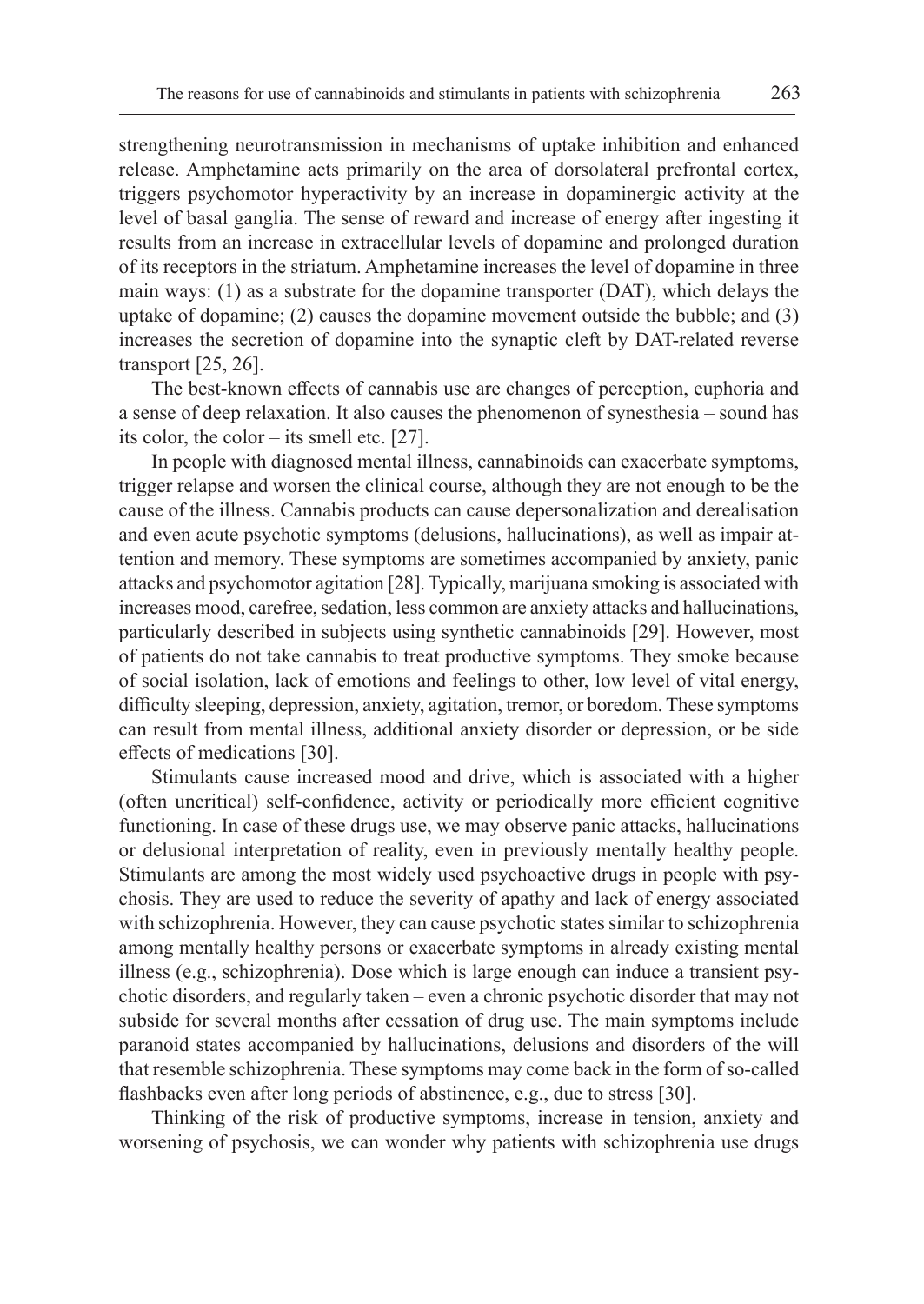of the above groups. According to the literature (2002), young patients suffering from schizophrenia often experience a subjective benefits of taking psychoactive substances, and therefore usually reluctantly cooperate with the doctor to give up the habit. They take drugs in order to: reduce depression (72%) and anxiety (64%), intensify the feeling of pleasure (62%), improve the ability to learn and work (17%), bear the side effects of medicines (15%), eliminate hallucinations (11%) and a feeling of suspicion (4%). They especially enjoy cannabis because, in their opinion, they stimulate activity, while having anxiolytic and antidepressant effect. However, they cause exacerbation of productive symptoms [31, 32]. Similar causes are mentioned by Canadian authors: an increase of pleasure, feeling "high" and reduction of depression [33].

#### **Material**

The study of 25 people with schizophrenia, 4 women and 21 men, with a history of cannabinoids use (the group hereinafter referred to as G THC): all of them smoked marijuana, including 1subject who used synthetic cannabinoids, and 6 who used hashish. The age range was 18–38 years, median age – 29 years. In the next group of 25 schizophrenic patients (4 women, 21 men) all patients smoked marijuana (including 3 persons who used synthetic cannabinoids and 4 – hashish) and used stimulants (the group hereinafter referred to as G THC+S): 24 amphetamine, 1 methamphetamine, 5 persons MDMA, 13 derivatives of cathinone (mephedrone, buphedrone). The age range was  $19-41$  years, median age  $-27$ . The study excluded people with a history of use of other drugs and major somatic diseases that might influence the course of schizophrenia (chronic somatic diseases, organic brain damage, mental retardation, alcohol dependence).

#### **Method**

All subjects completed the 15-item questionnaire, developed by the authors, on the causes of drug use. Medical documentation review was conducted. We also checked out what occurred first – contact with psychoactive substances or the first signs of schizophrenia. Patients also completed a 17-item form, developed by the authors, for symptoms that hindered their well-being the most. A limitation of the study was the current lack of validation of the proposed questionnaires. The following statistical methods were used: mean, median and standard deviation were used to describe quantitative traits. In the case of qualitative characteristics quantitative and percentage distribution was used. Due to the size of the analyzed groups, we did not evaluated the normal distribution of numerical variables. The analysis was performed using nonparametric methods. To compare the two groups we used the Mann-Whitney test. To evaluate the existence of the relationship between the quality characteristics we used the Pearson Chi-square test and the Fisher's exact test. Results were considered statistically significant at *p* < 0.05. The analysis was performed with Statistica 12.5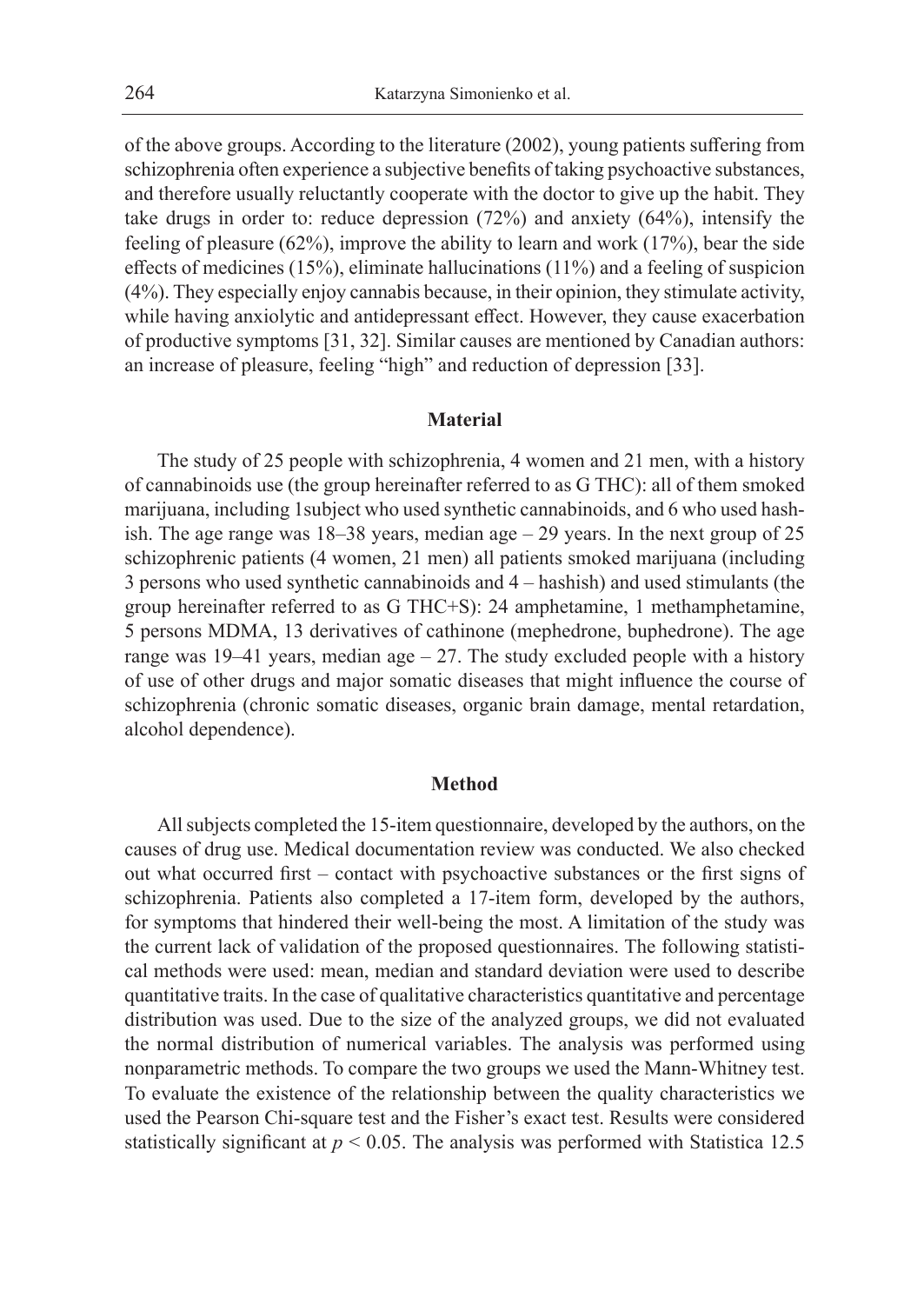software. The study was approved by the Bioethics Committee of the Medical University of Bialystok (Resolution No. R-I-002/561/2012 of 25.10.2012, as amended R-I-002/561A/2012 on 20.12.2012).

## **Results**

No statistically significant differences between the age of schizophrenia onset in both groups were observed. The mean age was 21–22 years. Subjects who were additionally using stimulants significantly earlier reached for psychoactive substances (SPA) for the first time – on average at the age of over 16 years, while the cannabis group – at the age of almost 18 years.

| Years | G THC+S ( $n = 25$ ) |        |             | G THC $(n = 25)$ |        |             |       |
|-------|----------------------|--------|-------------|------------------|--------|-------------|-------|
|       | Mean                 | Median | Stand, Dev. | Mean             | Median | Stand, Dev. | D     |
| Age   | 28.28                | 27.00  | 5.52        | 28.60            | 29.00  | 5.42        | 0.712 |

Age of first<br>schizophrenia symptoms 21.48 21.00 5.58 22.00 22.00 4.87 0.546 Age of first drug intake | 16.44 | 16.00 | 2.35 | 17.96 | 18.00 | 1.99 | 0.016

Age of first

Table 1. **Age, age of onset and age of reach for the psychoactive substances by subjects**

It has been shown that in both groups ingestion of psychoactive agent came out ahead of the first symptoms of schizophrenia in 76% of patients. In each group there were 14 subjects declaring the use of drugs in the past year.

The average time from the moment of contact with psychoactive substances to the first signs of the illness in marijuana smokers was approx. 5 years and 5 months, while in the group using stimulants about 4 years and 5 months. There were no statistically significant differences between the two groups.

The reasons for reaching for psychoactive substances in the questionnaire listed:

- curiosity as a desire to check how the subject will feel after taking the drug;
- the desire to explore altered states of consciousness (understood as different from the basic standby and from conscious experiencing of intrapsychic processes, subject's body and the environment with preserved ability to react properly to stimuli);
- $-$  the desire for spiritual experiences (hereinafter referred to as 'spirituality') understood as a sense of contact with the Higher Power/Absolute, concerning religious experience in the context of the subject's life philosophy;
- the desire for internal development subjectively perceived improvement of functioning on the intellectual and spiritual level;
- relax also understood as reduction of the severity or disappearance of anxiety which can be felt during the course of the illness;
- improved memory and concentration subjectively felt by a subject;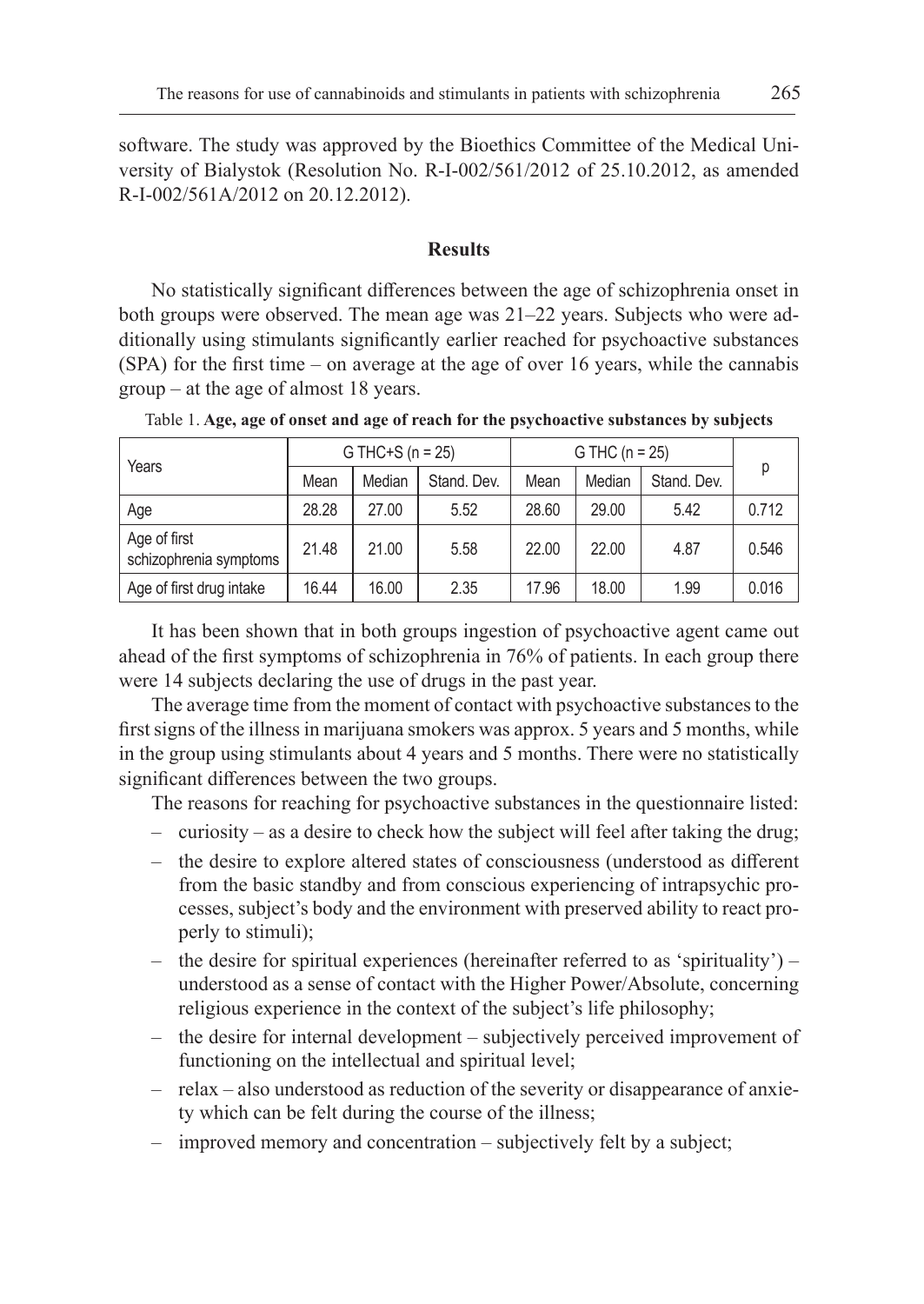- solution of mental problems;
- improving social relations;
- regulation of psychological well-being declared by the subject self-medication with the drug to achieve specific, desired psychological well-being;
- unreliability of drugs prescribed by a doctor understood as insufficient effectiveness of the proposed medical treatment in the context of the fight against the symptoms of the illness;
- a desire to help themselves instead of going to the doctor;
- getting rid of shyness;
- disappearance of hallucinations;
- replacing feeling of emptiness subjectively perceived symptom often occurring in the course of schizophrenia;
- improving sleep falling asleep, sleep continuity and length of sleep.

It was found that the THC+S group, when asked about the reason for drug use, pointed to spirituality (40%) significantly more often ( $p = 0.008$ ) compared to the THC group (only 16%). Marijuana and hashish smokers statistically  $(p = 0.021)$  significantly more often declared that they used drugs to improve social relationships (76%). This reason was reported in the other group by only 44% of subjects. There were no statistically significant differences between the two groups regarding other reasons.

Summing up the results, the most common reason was curiosity (up to 92%), the need to relax (up to 96%), other important reasons were: solving problems, improving interpersonal relationships (76% in the group using stimulants), getting rid of shyness (52% in the group using stimulants), achieving altered states of consciousness, mood regulation, and to replace feelings of emptiness (52–60% in the THC+S group, and 36–52% in the THC group).

| Reason                          | G THC+S |      | G THC          |      |       |  |
|---------------------------------|---------|------|----------------|------|-------|--|
|                                 | N       | $\%$ | N              | $\%$ | р     |  |
| Curiosity                       | 21      | 84%  | 23             | 92%  | 0.384 |  |
| Altered states of consciousness | 14      | 56%  | 9              | 36%  | 0.156 |  |
| Spirituality                    | 10      | 40%  | $\overline{2}$ | 8%   | 0.008 |  |
| Self-improvement                | 9       | 36%  | 4              | 16%  | 0.107 |  |
| Relax                           | 20      | 80%  | 24             | 96%  | 0.082 |  |
| Memory/Concentration            | 7       | 28%  | 5              | 20%  | 0.508 |  |
| Problem solving                 | 15      | 60%  | 13             | 52%  | 0.569 |  |
| Improving relationships         | 11      | 44%  | 19             | 76%  | 0.021 |  |
| Well-being regulation           | 15      | 60%  | 13             | 52%  | 0.569 |  |

Table 2. **Reasons for using psychoactive substances in the THC+S and THC groups**

*table continued on the next page*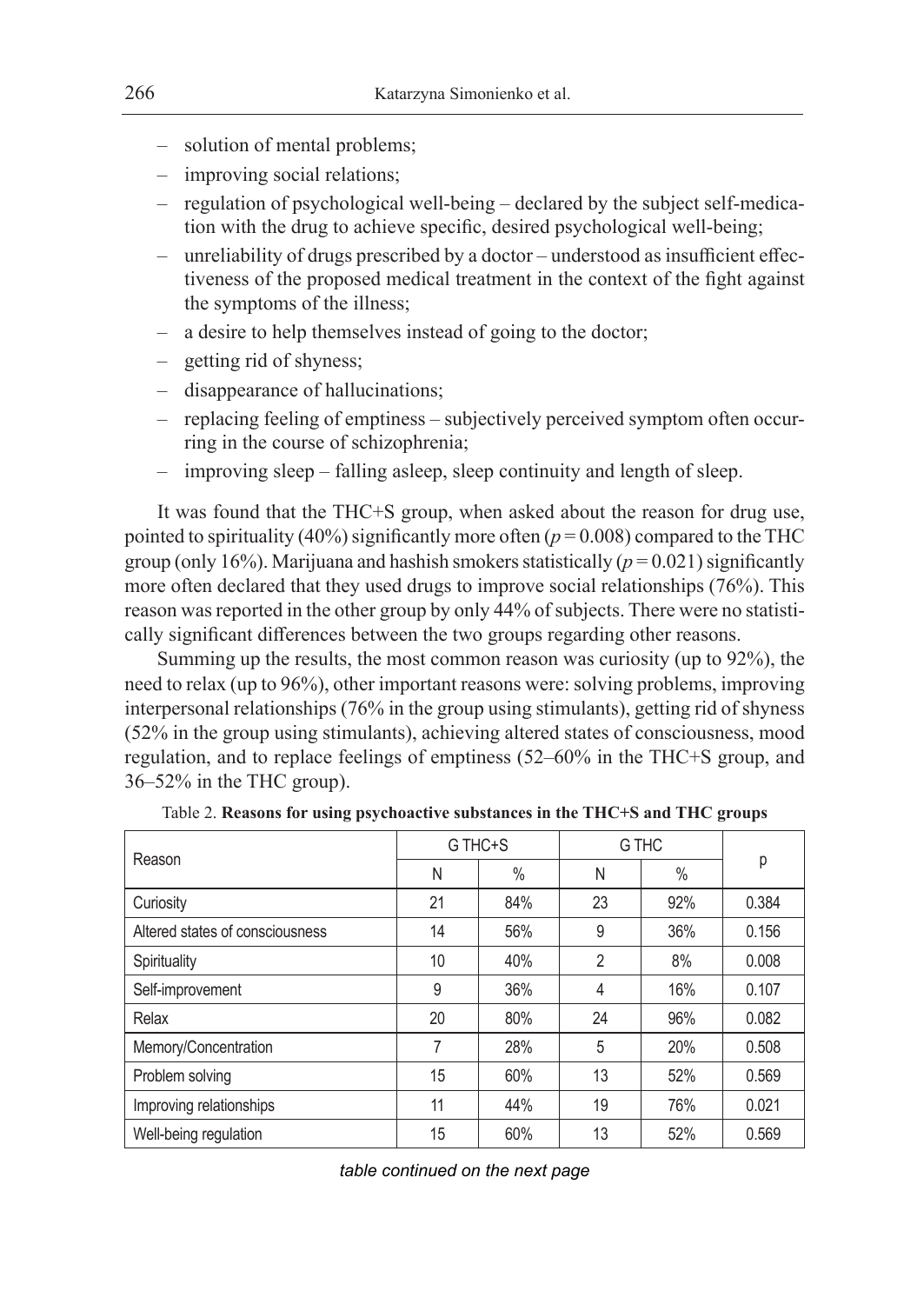| Medications failure          |    | 28% | 5  | 20% | 0.508 |
|------------------------------|----|-----|----|-----|-------|
| Instead of visiting a doctor | 5  | 20% |    | 16% | 0.713 |
| <b>Shyness</b>               | 10 | 40% | 13 | 52% | 0.395 |
| Ceasing hallucinations       |    | 16% | 3  | 12% | 0.684 |
| Replacing emptiness          | 13 | 52% |    | 28% | 0.083 |
| Sleep improvement            | 9  | 36% | 12 | 48% | 0.390 |

Patients were asked what bothers them most every day in their well-being. The listed symptoms were subjective in nature; they were formulated deliberately in nonmedical language to make them more accessible to the subjects. In case of doubt, the investigator specified the nature of the symptom. The questionnaire included:

- anxiety;
- feeling of emptiness as subjective experience of emotional deficits found in schizophrenia;
- sadness subjectively experienced depressed mood;
- sense of manipulation of patient's thoughts experiencing delusions of influence;
- auditory hallucinations;
- visual hallucinations;
- other hallucination;
- feeling that people say/think bad things about the patient experiencing persecutory delusions;
- difficulty in concentrating subjectively felt in the context of difficulties in focusing on the content of TV news, program or reading magazine or book;
- memory problems recalling the events of the past day, week (short-term memory) and youth/childhood (long-term memory);
- trouble sleeping falling asleep, sleep continuity and length of sleep;
- feeling of being misunderstood;
- loneliness subjectively experienced sense of social isolation;
- difficulty to speak up/formulating thoughts;
- difficulty in establishing contacts with other people;
- physical symptoms (tremor, muscle stiffness, difficulty in moving);
- no experience of pleasure subjectively experienced anhedonia.

To complemented this study we conducted a series of neuropsychological tests confirming the objective cognitive impairment experienced by respondents. Discussion of the results, however, exceeds the scope of this article.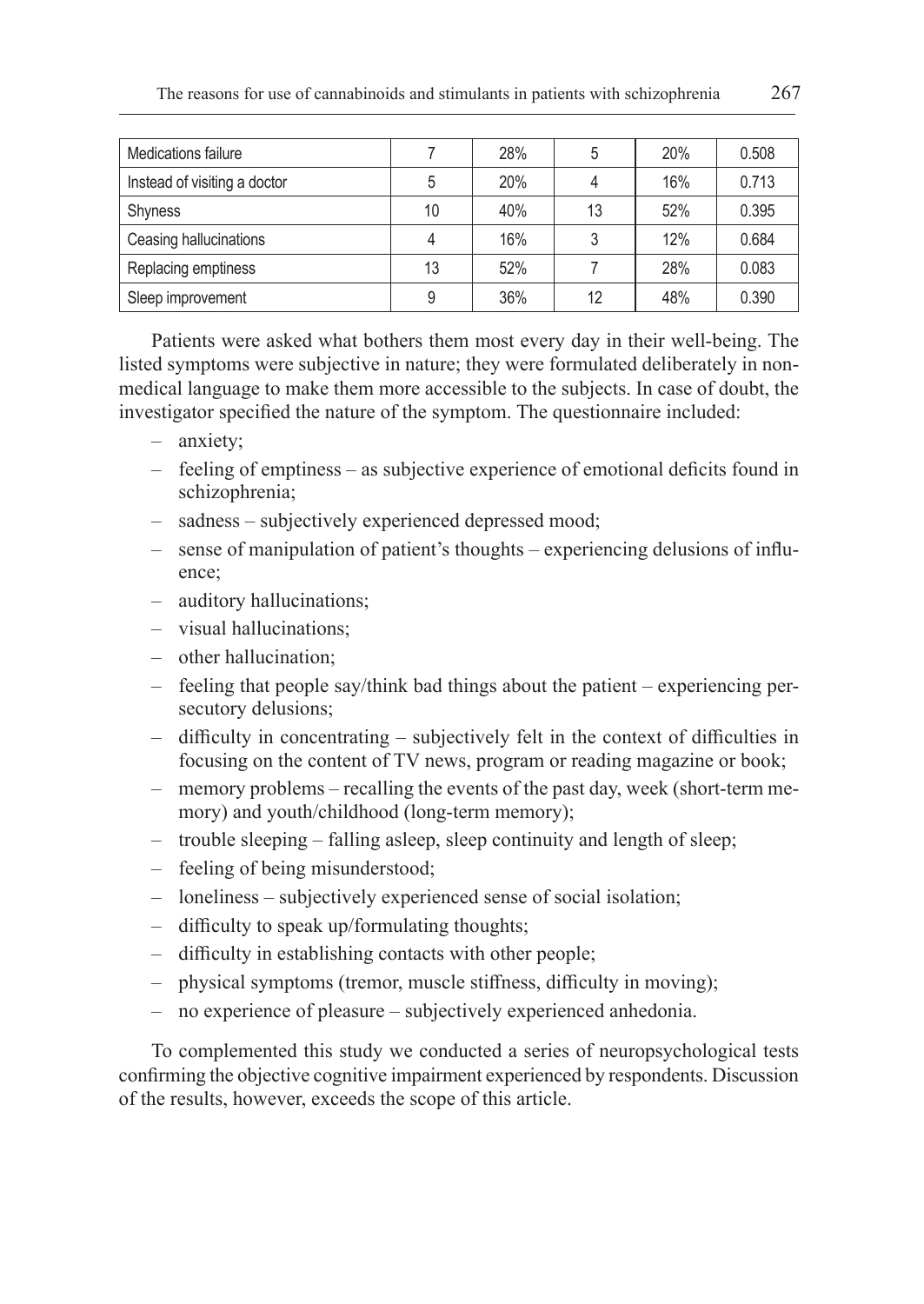After analyzing the most common causes of using drugs (curiosity, the need to relax, solving problems, improving relationships, regulation of mood, getting rid of shyness), we found out that the following relationships are significant: people using stimulants often complained of poor attention, which was associated with using drugs because of curiosity. Likewise, subjects feeling the emptiness in their life, frequently used psychoactive substances to get rid of shyness.

Table 3. **The relationship between the use of psychoactive substances because of curiosity and subjectively experienced attention problems in patients from THC+S group**

| G THC+S           |     | Poor concentration | Total |    |  |
|-------------------|-----|--------------------|-------|----|--|
|                   |     | yes                | no    |    |  |
| Curiosity         | yes | 16                 |       |    |  |
|                   | no  |                    |       |    |  |
| $p = 0.010$ total |     | 16                 |       | 25 |  |

We found that in the group using only cannabinoids the following relationships are significant: people who feel misunderstood often smoked marijuana to help themselves in problems solving. Those who negated sleep disorders often used drugs in order to improve relationships with other people.

Table 4. **The relationship between the use of psychoactive substances in order to solve the problems and a sense of being misunderstood among patients from THC group**

| G THC             |     | Misunderstood | Total |    |
|-------------------|-----|---------------|-------|----|
|                   |     | yes           | no    |    |
| Problem solving   | yes | 12            |       | 13 |
|                   | no  |               |       |    |
| $p = 0.011$ total |     |               |       | 25 |

Summing up the data of all respondents, we paid attention to the following relationships: among those who did not indicate visual hallucinations as a factor significantly deteriorating well-being, the vast majority was taking drugs for relaxation (36 out of 38 people), and also for solving problems – 24 people (interestingly, in patients experiencing visual hallucinations, relaxation was also fairly common motivation: 7 out of 11 persons, in contrast to the desire to solve the problems with psychoactive substances – only three persons). Among the respondents who denied sadness as one of the most troublesome symptoms, most of them took psychoactive substances in order to improve social relations. Among patients who did not have trouble sleeping, drugs were also often used to improve relationships.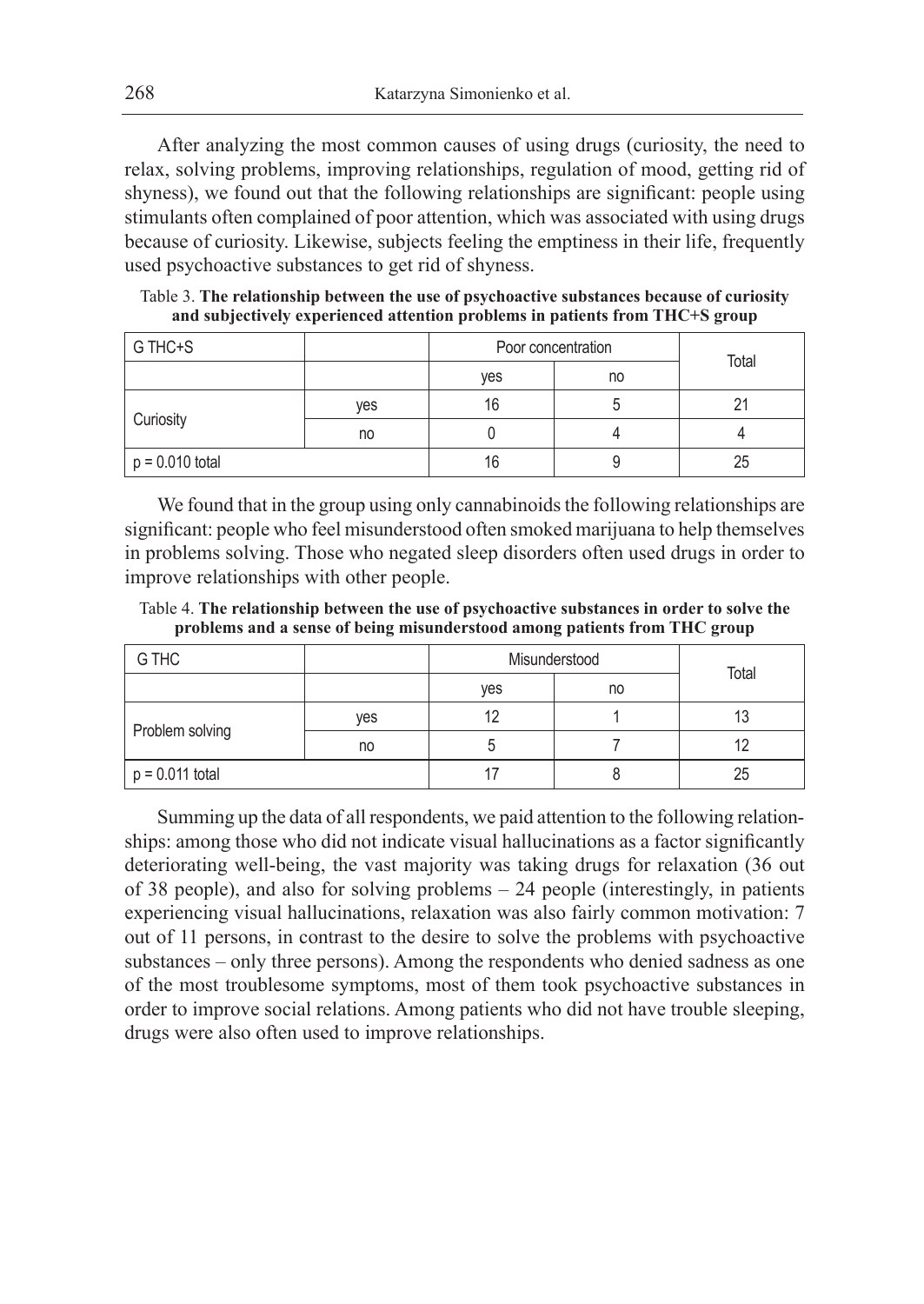|                   |     | Poor sleep | Total |     |  |
|-------------------|-----|------------|-------|-----|--|
| Respondents       |     | yes        | no    |     |  |
| Problem solving   | Yes |            | 24    | 29  |  |
|                   | no  | 12         |       | 20  |  |
| $p = 0.002$ total |     |            | 32    | 49* |  |

Table 5. **The relationship between the use of psychoactive substances in order to improve social relationships and poor sleep among all respondents**

#### **Discussion**

Asking respondents about the reasons for using psychoactive substances, we made reference to the assumptions of the popular theory of self-medication – specific substances are used to relieve productive and negative symptoms as well as stress. More recent studies indicate that the most common motivation is to reduce the intensity of dysphoria. Some respondents also indicate that cannabis eased the productive symptoms and helped to endure the side effects of treatment [34]. The study of Pettersen et al. from 2013 rated motivation of people with mental illness (mainly schizophrenia and bipolar disorder) to use psychoactive substance at following issues: controlling the symptoms of mental illness, counteracting side effects of medication and achieving balance [34]. Our results also allow to respond to these categories – questions regarding improvement of memory and attention, regulation of psychological well-being, getting rid of shyness, ceasing hallucinations, replacing emptiness, improving sleep can be related to the desire to control the symptoms of mental illness, the questions regarding unreliability of drugs prescribed by a doctor and a desire to help themselves instead of going to a doctor – to cope with discomfort resulting from pharmacotherapy, and questions regarding the solution of mental problems, desire for spiritual experiences, desire for internal development – the internal desire to achieve balance.

In our study, in the THC+S group subjects frequently used drugs in order to achieve spiritual balance, and in the THC group – to improve social relations. In both groups the most common reason for using drugs was curiosity, but also the need to relax, which indirectly supports the desire to "break from the symptoms and difficulties" experienced in the course of the illness. Other social issues as the fight against shyness and desire to solve personal problems in this way, were also mentioned.

The study of Pettersen et al. [34] the most frequently cited reasons were to take a break from experienced difficulties (described as an "escape", "sedation", "break"), which can be related to the need to relax, which was one of the most common causes of drug use among our patients. One of the participants of the study of Pettersen et al. claimed that cannabis makes voices more silent than psychiatric drugs, and derivatives of amphetamines work here even stronger than cannabis. In our study, 4 people in the THC+S group and 3 in the THC group came to such conclusions, however, these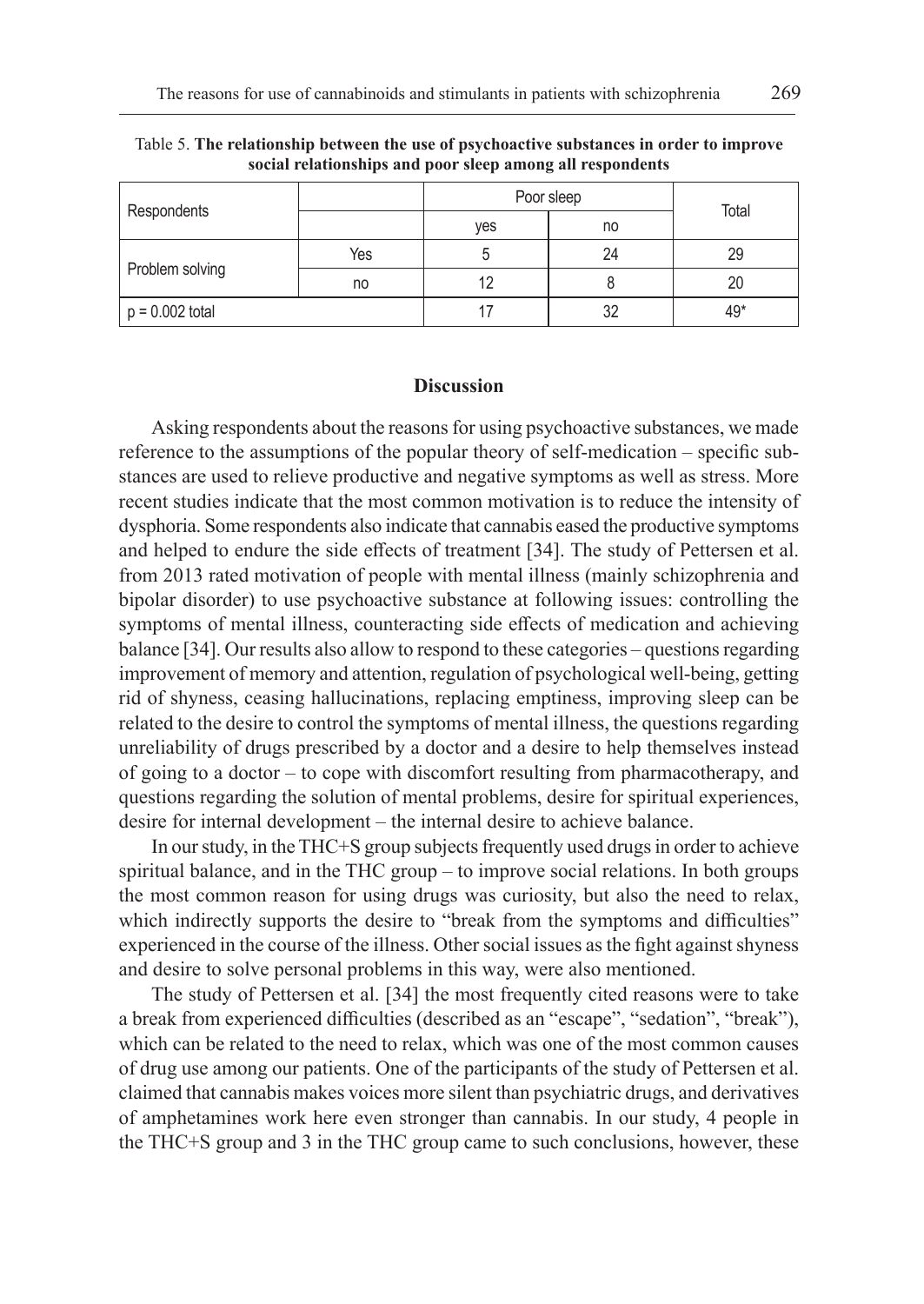answers were least popular comparing to other chosen options. The least important reason in the group of cannabis smokers was the use of psychoactive substances instead of visiting a doctor.

The theory of iatrogenic action of neuroleptics is based on the assumption that antipsychotic drugs block some types of dopamine receptors to control psychotic symptoms. This can led to an underactive dopamine reward system and increased susceptibility to psychoactive substance abuse [35].

Patients treated with neuroleptics of second generation take less amount of substance with respect to those treated with classic neuroleptics [34]. In our study, the use of psychoactive substances because of the unreliability of the medicines prescribed by the doctor was declared by 24% of all respondents. In the study of Pettersen et al. [34], the bulk of patients used drugs because in this way they coped with the side effects of medication and amphetamine derivatives were preferred substances in this matter. Patients wanted to have a few more "aroused" days because the medicines made them too sedated and sleepy. These substances also facilitate them to participate in social activities, which was also observed in our study. During periods of intensified pharmacotherapy patients used more amphetamines to actively manage with their own lives. Stimulants were treated as the opposite pole of neuroleptics and used to achieve balance. Stimulants helped them when they experienced auditory hallucinations, compensated for shallow emotions, as well as helped to lose weight. Patients were taking the substances in precise doses to minimize side effects. Here, the most popular were stimulants. Respondents reported that the excessive amount of psychoactive substances caused deterioration of psychosis. They had to take them very precisely to achieve a balance, so they knew their limits and were taking just as much substance as needed. Therefore they perceived more advantages than disadvantages associated with this procedure.

It is important, however, that in the study of Pettersen et al. [34] psychoactive substances use was secondary to the mental illness – one can consider drug use as a self-medication in each case. In our study the situation was opposite – the majority of patients with schizophrenia first had been taking drugs, then they started to be mentally ill. However, despite the illness, they continued to use psychoactive substances: in each group there were 14 people declaring using drugs in the past year.

#### **Conclusions**

Taking psychoactive substances usually precedes the onset of schizophrenia, which may indicate the role of inducing agent or paving the way for psychotic processes.

We found that the most common causes of drug use in the population of people suffering from schizophrenia were curiosity, the need to relax, solving problems, improving social relationships, well-being regulation and adjustment panacea "for shyness".

Ignorance of the consequences that may result from the use of psychoactive substances, both in people burdened with a family history of mental illness, as well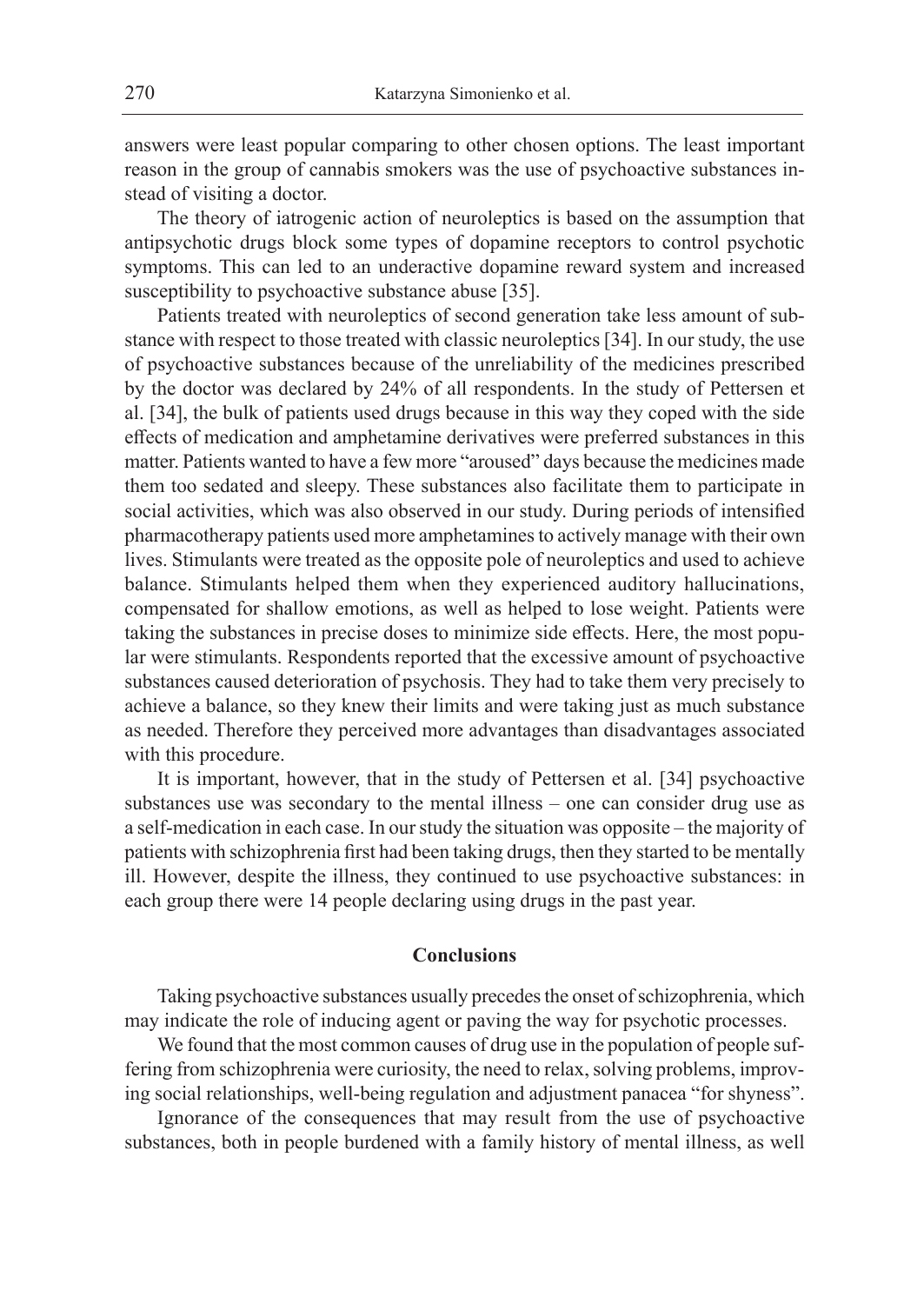as patients, is associated with the independent searching for help and "coping" with symptoms (e.g., impaired attention) with the help of these measures. Using drugs as "self-medication" may actually worsen the clinical picture of the illness, but patients are often not aware of it. Fear accompanying psychotic processes also leads to searching ways to "relax and unwind". This brings temporary relief and short-term expected result, however, loaded with long-term side effects. Another problem are negative symptoms and social situations. Patients often experience discomfort accompanying the interactions between people, feel ashamed of their illness, fear of rejection, which intensifies the withdrawal and shyness. Here, patients often reach for cannabinoids products. Coping with everyday life problems, continuing education, which require efficient memory and attention, entering into relationships and sexual contacts – encourage to use stimulants.

The results may indicate an increased demand for psychoeducation and social support regarding many areas of life of patients suffering from schizophrenia. Further studies are needed in order to deepen this issue and plan further strategies for dealing with the problem of drug use by people with schizophrenia.

## **References**

- 1. Atakan Z. *Cannabis use by people with severe mental illness Is it important?* Advances in Psychiatric Treatment 2008; 14: 423–431.
- 2. Dixon L, Haas G, Weiden P, Sweeney J, Frances A. *Acute effects of drug abuse in schizophrenic patients: Clinical observations and patients' self-reports*. Schizophr. Bull. 1990; 16(1): 69–79.
- 3. Koskinen J, Löhönen J, Koponen H, Isohanni M, Miettunen J. *Rate of cannabis use disorders in clinical samples of patients with schizophrenia: A meta-analysis*. Schizophr. Bull. 2010; 36(6): 1115–1130.
- 4. Graham ES, Ashton JC, Glass M. *Cannabinoid receptors: A brief history and 'what's hot'*. Front. Biosci. 2009; 14(14): 944–957.
- 5. Pagotto U, Marsicano G, Cota D, Lutz B, Pasquali R. *The emerging role of the endocannabinoid system in endocrine regulation and energy balance*. Endocr. Rev. 2006; 27(1): 73–100.
- 6. Elphick MR, Egertova M. *The neurobiology and evolution of cannabinoid signalling*. Philos. Trans. R. Soc. Lond. B Biol. Sci. 2001; 356(1407): 381–408.
- 7. Kreitzer AC, Regehr WG. *Retrograde inhibition of presynaptic calcium influx by endogenous cannabinoids at excitatory synapses onto Purkinje cells*. Neuron. 2001; 29(3): 717–727.
- 8. Ohno-Shosaku T, Maejima T, Kano M. *Endogenous cannabinoids mediate retrograde signals from depolarized postsynaptic neurons to presynaptic terminals*. Neuron. 2001; 29(3): 729–738.
- 9. Wilson RI, Nicoll RA. *Endogenous cannabinoids mediate retrograde signalling at hippocampal synapses*. Nature 2001; 410(6828): 588–592.
- 10. Wallmichrath I, Szabo B. *Cannabinoids inhibit striatonigral GABAergic neurotransmission in the mouse*. Neuroscience 2002; 113(3): 671–682.
- 11. Kim J, Alger BE. *Inhibition of cyclooxygenase-2 potentiates retrograde endocannabinoid effects in hippocampus*. Nat. Neurosci. 2004; 7(7): 697–698.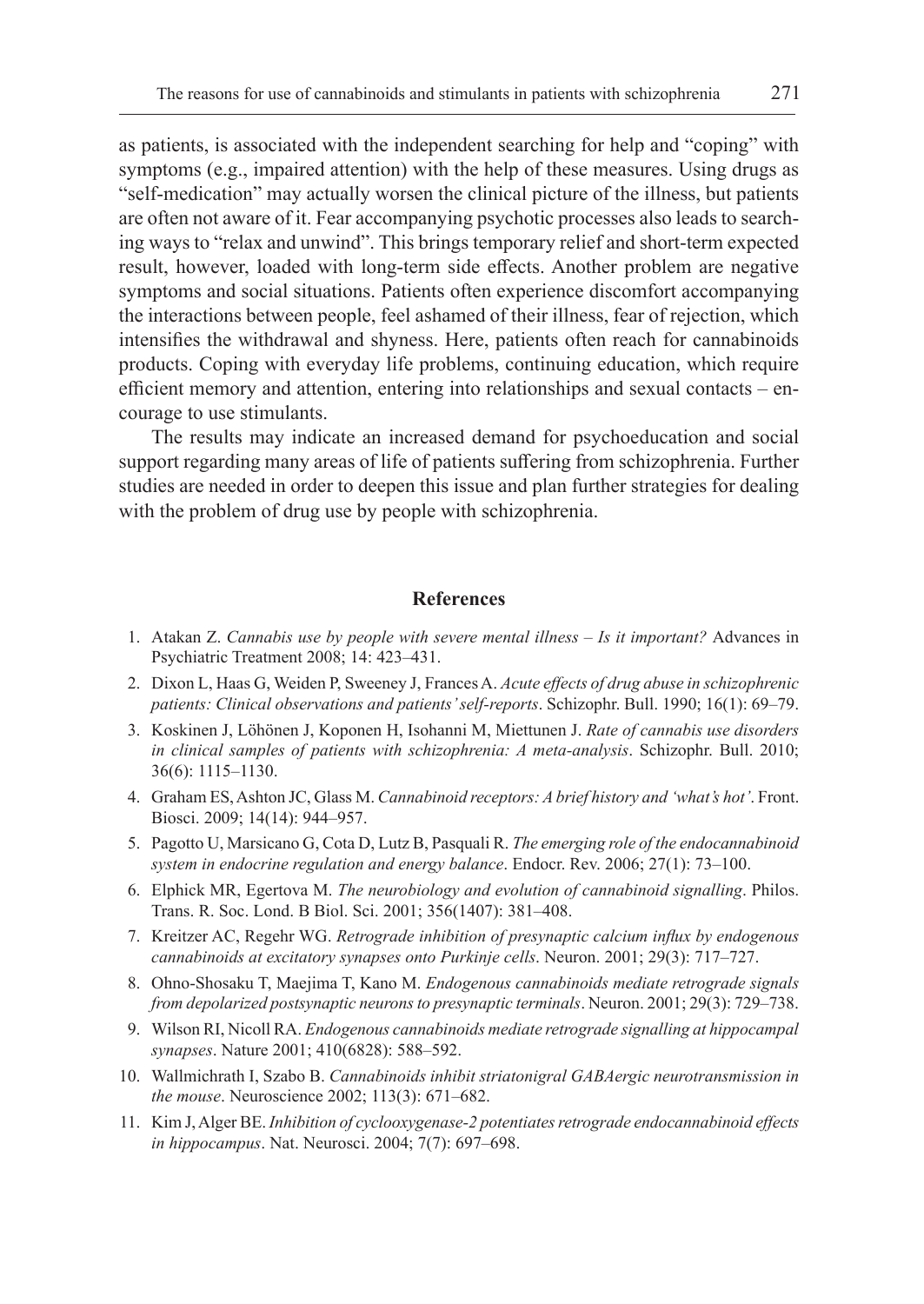- 12. Szabo B, Urbanski MJ, Bisogno T, Di Marzo V, Mendiguren A, Baer WU et al. *Depolarizationinduced retrograde synaptic inhibition in the mouse cerebellar cortex is mediated by 2-arachidonoylglycerol*. J. Physiol. 2006; 577(Pt 1): 263–280.
- 13. Maejima T, Hashimoto K, Yoshida T, Aiba A, Kano M. *Presynaptic inhibition caused by retrograde signal from metabotropic glutamate to cannabinoid receptors*. Neuron. 2001; 31(3): 463–475.
- 14. Galante M, Diana MA. *Group I metabotropic glutamate receptors inhibit GABA release at interneuron – Purkinje cell synapses through endocannabinoid production*. J. Neurosci. 2004; 24(20): 4865–4874.
- 15. Straiker A, Mackie K. *Metabotropic suppression of excitation in murine autaptic hippocampal neurons*. J. Physiol. 2007; 578(Pt 3): 773–785.
- 16. Brown SP, Brenowitz SD, Regehr WG. *Brief presynaptic bursts evoke synapse-specific retrograde inhibition mediated by endogenous cannabinoids*. Nat. Neurosci. 2003; 6(10): 1048–1057.
- 17. Marcaggi P, Attwell D. *Endocannabinoid signaling depends on the spatial pattern of synapse activation*. Nat. Neurosci. 2005; 8(6): 776–781.
- 18. Rancz EA, Häusser M. *Dendritic calcium spikes are tunable triggers of cannabinoid release and short-term synaptic plasticity in cerebellar Purkinje neurons*. J. Neurosci. 2006; 26(20): 5428–5437.
- 19. Steffens M, Szabo B, Klar M, Rominger A, Zentner J, Feuerstein TJ. *Modulation of electrically evoked acetylcholine release through cannabinoid CB1 receptors: Evidence for an endocannabinoid tone in the human neocortex*. Neuroscience 2003; 120(2): 455–465.
- 20. Katona I, Sperlagh B, Magloczky Z, Santha E, Köfalvi A, Czirjak S et al. *GABAergic interneurons are the targets of cannabinoid actions in the human hippocampus*. Neuroscience 2000; 100: 797–804.
- 21. Schlicker E, Timm J, Zentner J, Göthert M. *Cannabinoid CB1 receptor-mediated inhibition of noradrenaline release in the human and guinea-pig hippocampus*. Naunyn Schmiedebergs Arch. Pharmacol. 1997; 356(5): 583–589.
- 22. Steffens M, Engler C, Zentner J, Feuerstein TJ. *Cannabinoid CB1 receptor-mediated modulation of evoked dopamine release and of adenylyl cyclase activity in the human neocortex*. Br. J. Pharmacol. 2004; 141(7): 1193–1203.
- 23. Schifano F, Albanese A, Fergus S, Stair J, Deluca P, Corazza O et al. *Mephedrone (4-methylmethcathinone; 'meow meow'): Chemical, pharmacological and clinical issues*. Psychopharmacology (Berl.) 2010; 214(3): 593–602.
- 24. Dybdal-Hargreaves NF, Holder ND, Ottoson PE, Sweeney MD, Williams T. *Mephedrone: Public health risk, mechanisms of action, and behavioral effects*. Eur. J. Pharmacol. 2013; 714(1–3): 32–40.
- 25. Fleckenstein AE, Volz TJ, Riddle EL, Gibb JW, Hanson GR. *New insights into the mechanism of action of amphetamines*. Annu. Rev. Pharmacol. Toxicol. 2007; 47: 681–698.
- 26. Calipari ES, Ferris MJ. *Amphetamine mechanisms and actions at the dopamine terminal*. J. Neurosci. 2013; 33(21): 8923–8925.
- 27. Marincolo S. *High: Insights on marijuana*. Indianapolis: Dog Ear Publishing; 2010.
- 28. D'Souza DC, Sewell RA, Ranganathan M. *Cannabis and psychosis/schizophrenia: Human studies*. Eur. Arch. Psychiatry Clin. Neurosci. 2009; 259(7): 413–431.
- 29. Mills B, Yepes A, Nugent K. *Synthetic cannabinoids*. Am. J. Med. Sci. 2015; 350(1): 59–62.